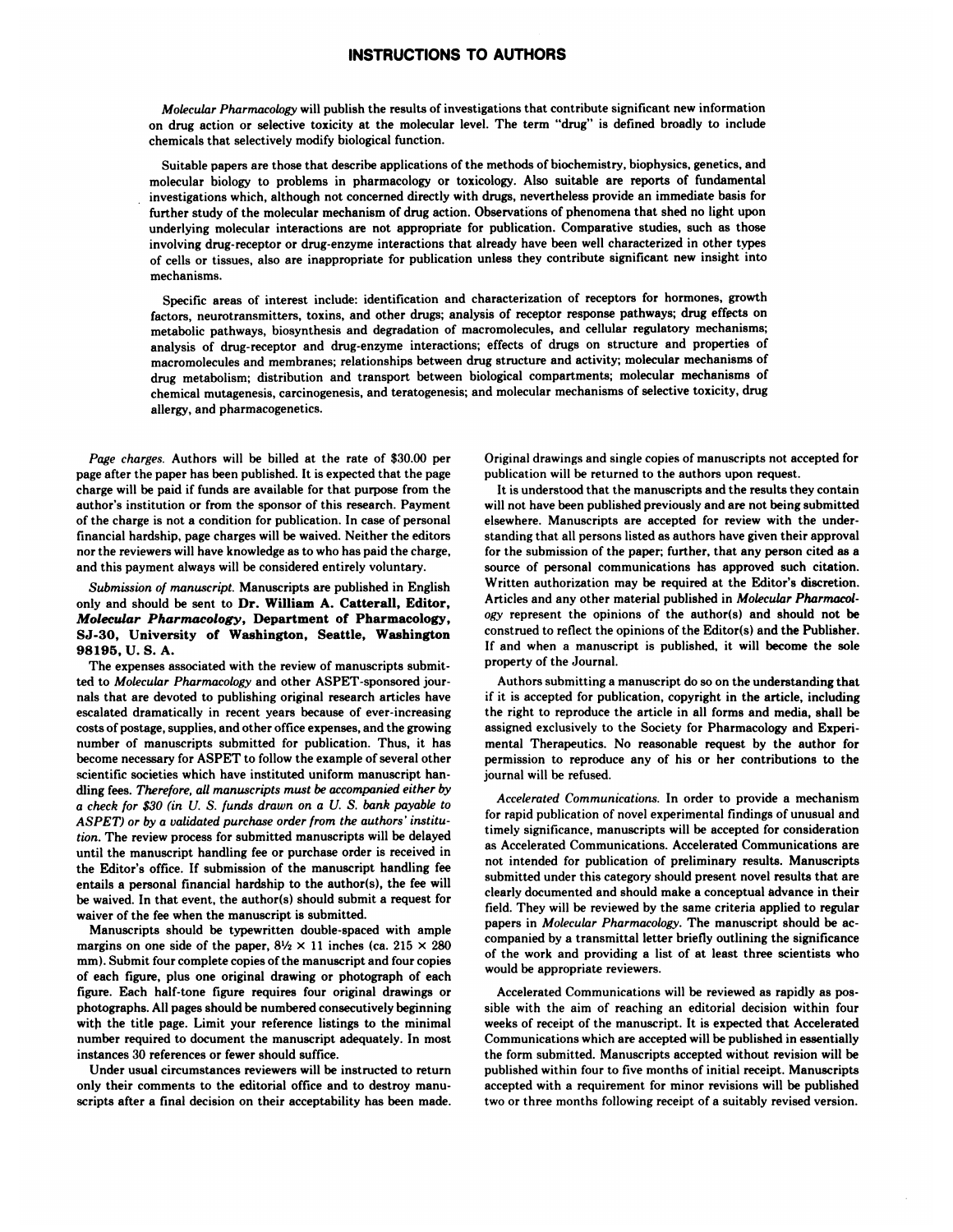All manuscripts that require major revisions or that do not fit the criteria for Accelerated Communications will be returned to authors for revision and further consideration as a regular paper. Such manuscripts will retain the original submission date if revised versions are received in a timely manner.

Accelerated Communications may be submitted in the same style as regular manuscripts. Results and Discussion may be combined at the discretion of the authors. Manuscripts must not exceed five printed pages in the journal. This corresponds approximately to 25 double-spaced typewritten pages ( 1 -inch margins) including all corn ponents of the manuscript and counting each figure as a page of typewritten text. Manuscripts that are judged to be too long will he considered as regular papers.

*()rgantzation and style of manuscripts.* The policy of the Journal is to allow authors maximum freedom in organizing and presenting their material, and in expressing their ideas, provided only that clarity and conciseness are achieved. For most manuscripts, the most suitable format is: (1) Summary, (2) Introduction, (3) Materials and Methods, (4) Results, and (5) Discussion.

Certain conventions must be observed. Chemical and mathematical formulas and abbreviations should follow the *Instructions to Authors of the Journal of Biological Chemistry* (Vol. 261, pp. 1-11, January 10, 1986). Drugs must be referred to by their generic or chemical names throughout the text, but may be identified by trade name in parentheses or a footnote. The systematic name and number given by the Commission on Enzymes of the International Union of Biochemistry should be included for each enzyme of importance in a paper, at the point in the Summary or Introduction where the enzyme is first mentioned. The use of abbreviations should be minimized and abbreviations avoided in the Summary. All essential abbreviations should be defined in a single footnote when first introduced. Abbreviations of journal names should conform to the style of *Biological Abstracts.* References to papers that have been accepted for publication, but have not appeared, should be cited like other references with the abbreviated name of the journal followed by the words "in press." Copies of such papers should be sent whenever the findings described in them have a direct bearing on the paper being submitted for publication. "Per sonal Communications" and "Unpublished Observations" should be cited in footnotes to the text and should not be included in the reference list.

A manuscript should include the following, in the order listed:  $(1)$ Title. Numbered footnotes to the title should be avoided; acknowl edgment of financial support should be given in an unnumbered footnote to the title. (2) Names of authors, their laboratory and institution. (3) A running title, not exceeding 60 characters and spaces. (4) Summary. (5) Text. Footnotes should be referred to by superscript numbers and references by numbers in parentheses. (6) References, numbered according to order of citation in the text, including title and complete pagination. Examples: 1. Goren, J. H., L. G. Bauce, and W. Vale. Forces and structural limitations of binding of thyrotropin-releasing receptor: the pyroglutamic acid moiety. *MoL Pharmacol.* **13:606-614** (1977). 2. Chernow, B., and J. T. O'Brian. Overview of catecholamines in selected endocrine systems, in *Norepinephrtne* (M. G. Ziegler and C. R. Lake, eds.). Williams and Wilkins, Baltimore, 439-449 (1984). 3. Snedecor, G. W., and W. G. Cochran. *Statistical Methods.* Iowa State University Press, Ames (1967). (7) Footnotes, numbered according to order of appearance in the text. (8) Tables. (9) Figures. (10) Legends to figures. (11) Name and address of person to receive galley proof.

*Tables.* These should be numbered with arabic numerals and designed to fit the single-column width of the full-page width. Every table should have an explanatory title and sufficient experimental detail in a paragraph following the title to be intelligible without references to the text (unless the procedure is given in the Methods section, or under another table or figure). Footnotes to tables should appear beneath the tables themselves and should be designated by lower-case italic superscript letters, *a, b, c,* etc.

*Figures.* These should be numbered with arabic numerals. Each of the four manuscript copies should contain all of the figures. Only the original set need be of quality suitable for reproduction except in the case of half-tones, which require four sets of photographs or original drawings. These should be unmounted glossy photographs (or original India-ink drawings). Usually figures will be reduced to one column width (85 mm) and all numbers *after* such reduction should he at least 1.5 mm high. The figures must be ready, in all respects, for direct reproduction: no lettering or other art work will be done by the publisher. If symbols are not explained on the face of the figure, only standard characters, of which the printer has type, may be used  $(X, \bigcirc, \bigcirc, \bigcirc, \square, \square, \square, \triangle, \triangle, \bigcirc)$ . The back of each photograph should bear its number, and the legend TOP at the appropriate edge. The list of legends for the figures should give captions and sufficient experimental detail, as required for tables.

*Page proof.* Authors will he billed for substantial changes in page proof. The Editors are very much interested in having accepted contributions appear in the earliest possible issue of the Journal, and therefore request that galley proof be returned within 24 hours after its receipt. In exceptional cases, a "Note added in proof" may be attached and will be published if the Editor approves.

*Reprints and page charges.* An order form for reprints as well as information on the estimation of page charges will be mailed with galley proof. Please direct questions on reprints, page charges, or other business matters to Kay Croker, Executive Officer, American Society for Pharmacology and Experimental Therapeutics, 9650 Rockville Pike, Bethesda, Md. 20814. Telephone (301)530-7060.